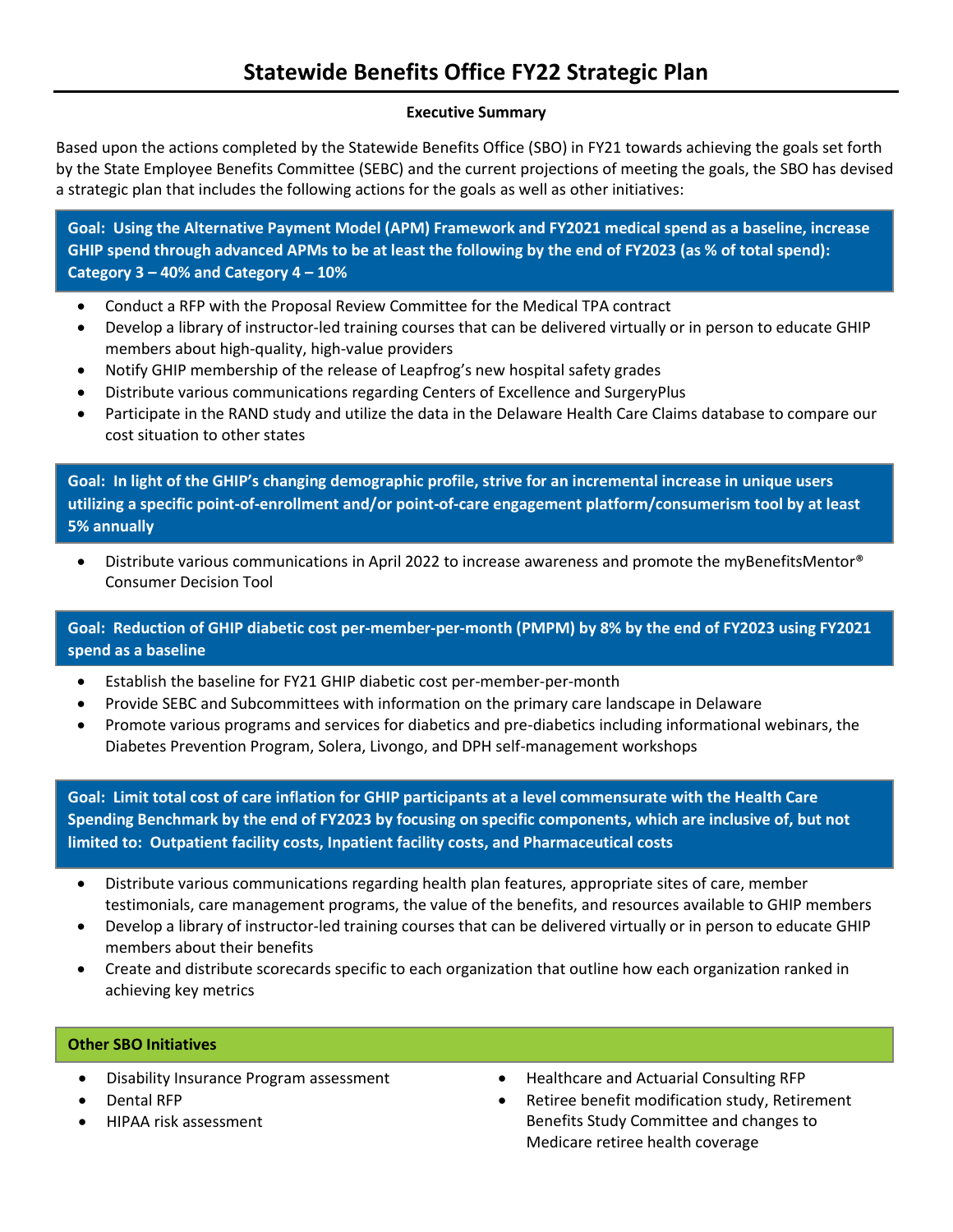**Goal: Using the Alternative Payment Model (APM) Framework and FY2021 medical spend as a baseline, increase GHIP spend through advanced APMs to be at least the following by the end of FY2023 (as % of total spend):**

- **Category 3: 40%**
- **Category 4: 10%**

The following chart reflects total GHIP medical spend (i.e., allowed amount, including both member cost share and plan payments) under Highmark, Aetna and SurgeryPlus, incurred in FY2021 (July 1, 2020 – June 30, 2021) under each category of the Alternative Payment Model Framework:



The Alternative Payment Model categories ("CAT") noted in the chart above correspond to the Health Care Payment and Learning Action Network's Alternative Payment Model Framework:

|                                                                             |                                                                                                                                         | Billing                                                                                                                                                                 |                                                                                                                                                    |
|-----------------------------------------------------------------------------|-----------------------------------------------------------------------------------------------------------------------------------------|-------------------------------------------------------------------------------------------------------------------------------------------------------------------------|----------------------------------------------------------------------------------------------------------------------------------------------------|
| <b>CATEGORY 1</b><br><b>FEE-FOR-SERVICE -</b><br>NO LINK TO QUALITY & VALUE | <b>CATEGORY 2</b><br><b>FEE-FOR-SERVICE -</b><br><b>LINK TO QUALITY &amp; VALUE</b>                                                     | <b>CATEGORY 3</b><br><b>APMS BUILT ON</b><br><b>FEE-FOR-SERVICE ARCHITECTURE</b>                                                                                        | <b>CATEGORY 4</b><br>POPULATION-BASED PAYMENT                                                                                                      |
|                                                                             |                                                                                                                                         |                                                                                                                                                                         |                                                                                                                                                    |
|                                                                             | <b>Foundational Payments for</b><br>Infrastructure & Operations<br>(e.g., care coordination fees and<br>payments for health information | APMs with Shared Savings<br><b>Condition-Specific</b><br>(e.g., shared savings with<br>upside risk only)                                                                | <b>Population-Based Payment</b><br>(e.g., per member per month payments,<br>payments for specialty services,<br>such as oncology or mental health) |
|                                                                             | technology investments)                                                                                                                 | <b>APMs with Shared Savings</b><br>and Downside Risk<br>(e.g., episode-based payments for<br>procedures and comprehensive<br>payments with upside and<br>downside risk) |                                                                                                                                                    |
|                                                                             | Pay for Reporting<br>(e.g., bonuses for reporting data or<br>penalties for not reporting data)                                          |                                                                                                                                                                         | <b>Comprehensive Population-Based</b><br>Payment<br>(e.g., global budgets or full/percent<br>of premium payments)                                  |
|                                                                             | Pay-for-Performance                                                                                                                     |                                                                                                                                                                         |                                                                                                                                                    |
|                                                                             | (e.g., bonuses for quality performance)                                                                                                 |                                                                                                                                                                         | <b>Integrated Finance &amp; Delivery Systems</b><br>(e.g., global budgets or full/percent<br>of premium payments in<br>integrated systems)         |
| Figure 1: The Updated APM Framework                                         |                                                                                                                                         | 3N<br>Risk Based Payments NOT Linked to Quality                                                                                                                         | Capitated Payments NOT Linked to Quality                                                                                                           |

Source:<https://hcp-lan.org/>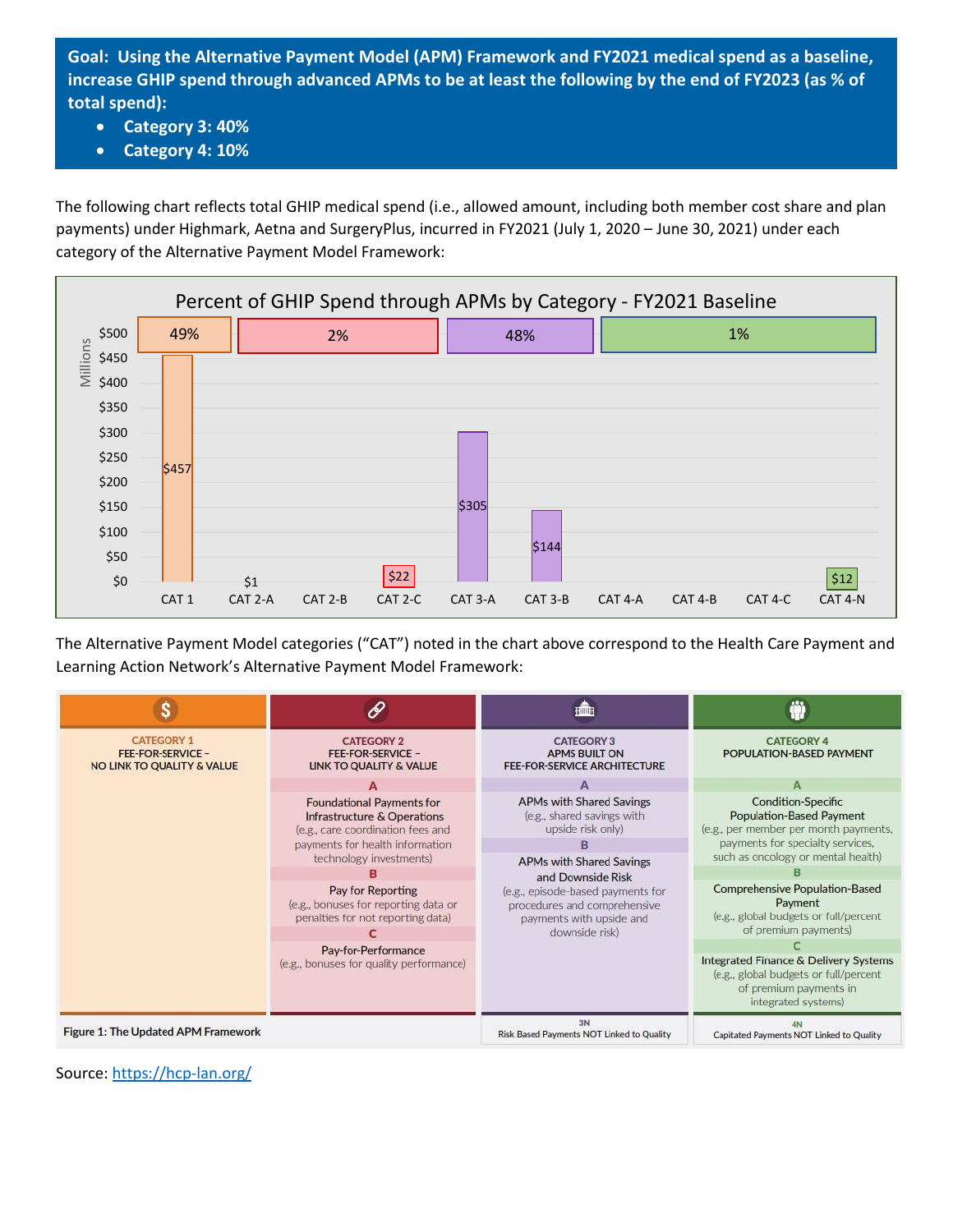### **Why is this goal important?**

Traditionally, employer-sponsored health benefits have often cycled between strategies that hold health care providers accountable for managing cost and quality of care ("supply" strategies) and strategies that hold plan participants accountable for managing cost and quality of care ("demand" strategies). Interventions that operate in a silo by addressing only supply or only demand do not work well. To simultaneously control cost in a sustainable way, the provider must be more accountable and member health care shopping habits must change. Alternative payment models (also known as "value-based payment models") are grounded in supply-based strategies that leverage higher quality care to drive changes in demand, reduce the total cost of care for the GHIP and plan participants, and align with the GHIP's Mission Statement to '*Offer State of Delaware employees, retirees and their dependents adequate access to high quality healthcare that produces good outcomes at an affordable cost, promotes healthy lifestyles, and helps them be engaged consumers'.*

Prompted by an uptick in interest and contracting activity, the US Department of Health and Human Services (HHS) launched the Health Care Payment Learning & Action Network (HCP-LAN) in March 2015, which is a public-private partnership established to accelerate transition in the healthcare system from a fee-for-service payment model to ones that pay providers for quality care, improved health, and lower costs. The HCP-LAN established the Alternative Payment Model (APM) Framework to track progress toward payment reform and provide a "common language" for describing various types of value-based payment models with the goal of providing patient-centered care. Patient-centered care allows patients and their care teams to form partnerships around high-quality, accessible care, which is both evidencebased and delivered in an efficient matter whereby a patients' and caregivers' individual preferences, needs and values are paramount. Since that time, several Delaware state agencies responsible for various statewide initiatives adopted the APM Framework as the codex for describing, tracking and reporting on the Delaware provider community's adoption of alternative payment models. The SEBC saw an opportunity to align this goal within the GHIP Strategic Framework with the same definitions of alternative payment models in use by other health care policy makers throughout the state.

### **Tactics to meet the goal:**

- Continue to require medical TPAs to submit GHIP claims data to the DHIN and to support value-based provider contracts (e.g., ACOs) where applicable
- Leverage the Delaware Health Care Claims database to compare cost across other state populations
- Continue to hold medical TPAs accountable for expanding their pay-for-value contracts with providers
- Continue to promote tools and resources that help members identify high-quality, high-value providers
- Evaluate the readiness of the provider marketplace in Delaware to assume additional financial risk
- Work with providers and TPAs to ensure non-claims payments are collected and reported to the DHIN

### **Actions SBO has taken to achieve the goal:**

- Participated in the RAND 3.0 study and the Primary Care Collaborative
- Developed and issued a RFI to help create future RFPs based on TPA's ability to expand their pay-for-value contracts with providers and to evaluate the readiness of provider marketplace in Delaware to assume additional financial risk
- While developing the RFPs, questions were added to determine and assess TPA's ability to move the GHIP toward Category 3 and Category 4
- While developing the RFPs, questions were added to determine and assess TPA's ability to submit GHIP claim data to the DHIN and support value-based provider contracts where applicable
- Specified quality and safety requirements in the RFP scope of services for medical TPAs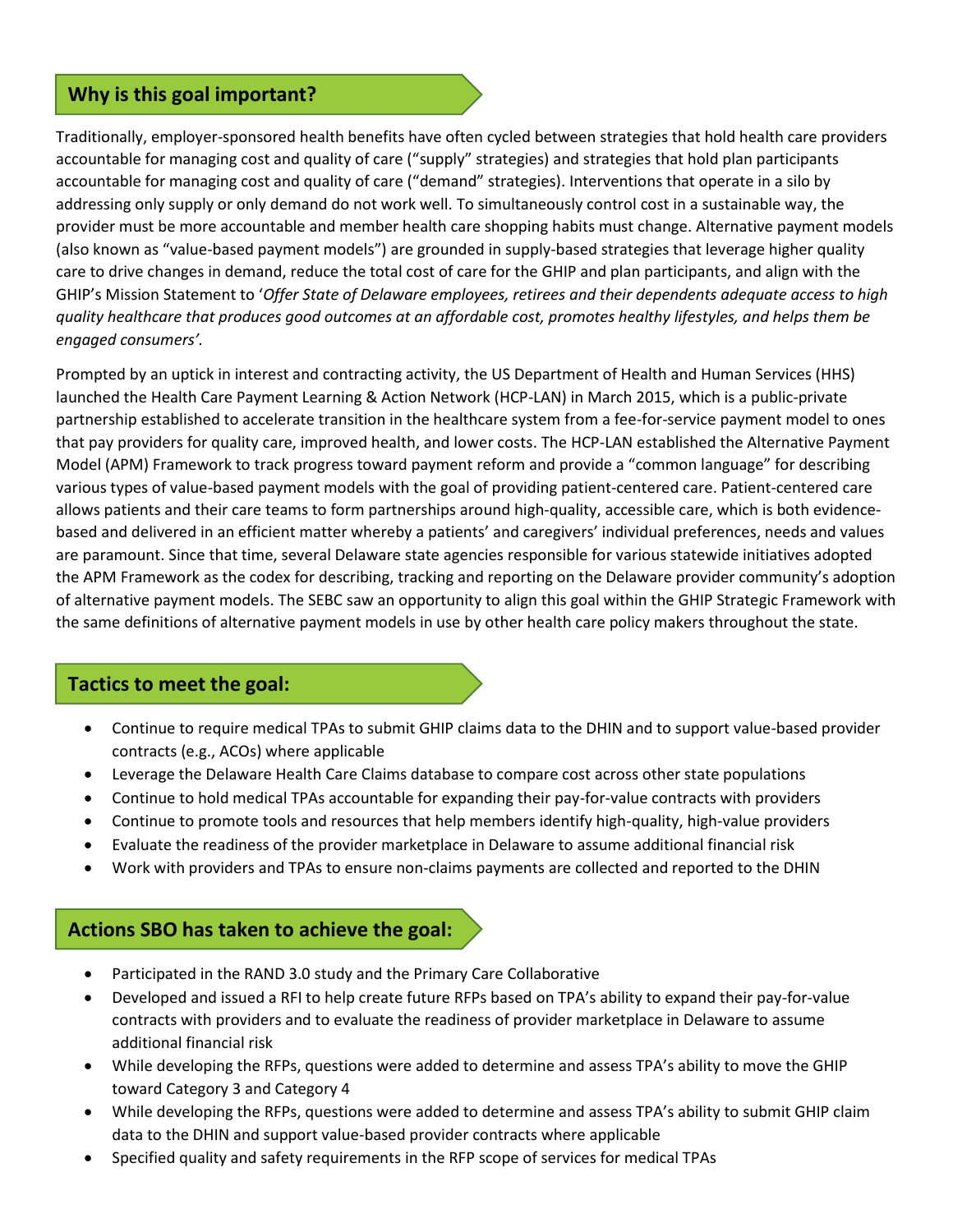• Created and distributed various communications regarding high-quality, high-value providers

### **Results:**

As a baseline, the FY2021 total medical spend (i.e., allowed amount, including both member cost share and plan payments), is \$941M, which includes \$449M (48%) in Category 3 and \$12M (1%) in Category 4 payment models. After adjusting for medical trend (5% annually), the FY2023 target (total medical spend) required to reach this goal is approximately \$415M (40%) in Category 3 - APMs built on Fee-For-Service architecture and \$104M (10%) in Category 4 – Population Based Payments. Additional years of data will be necessary to determine overall progress towards the goal, though both current TPAs have committed to and are actively

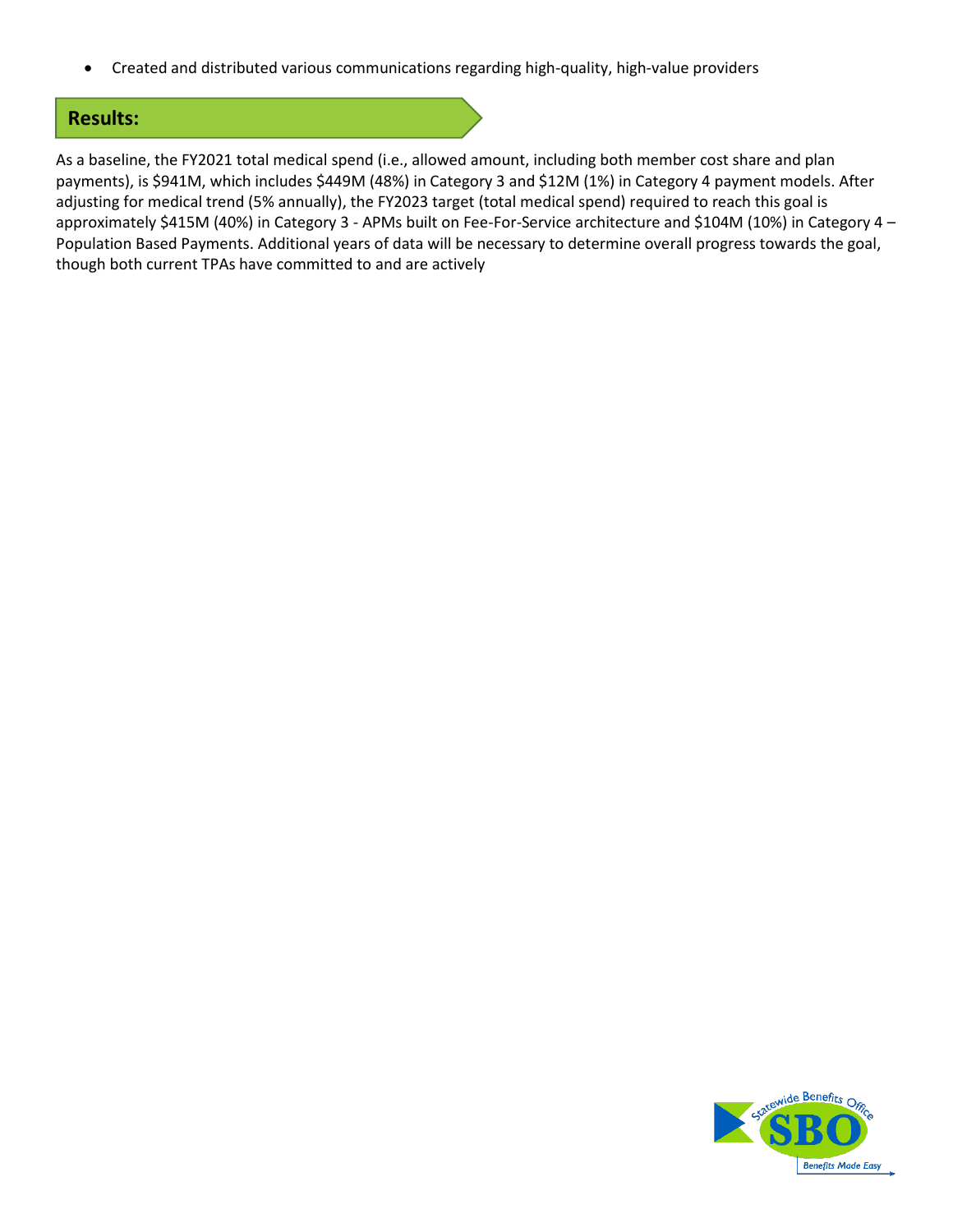**Goal: In light of the GHIP's changing demographic profile, strive for an incremental increase in unique users utilizing a specific point-of-enrollment and/or point-of-care engagement platform/consumerism tool by at least 5% annually**



## **Why is this goal important?**

Use of consumerism tools like IBM Watson Health's myBenefitsMentor® directly relates to the State Employee Benefits Committee (SEBC) goal of promoting healthy lifestyles and helping members to be engaged consumers. Engaged consumers are more aware of their healthcare options. The myBenefitsMentor® online consumer decision tool is available to employees as part of annual Open Enrollment and allows employees to estimate and compare the cost of their health plan options (the amount deducted from their pay and out-of-pocket costs for office visits and services). The tool provides employees with a view of past expenses, helps to estimate costs for anticipated health care (such as a planned surgery or birth of a child) and matches their health needs with the plan that will provide the needed care at the lowest cost to the employee.

### **Tactics to meet the goal:**

- Continue to promote healthcare consumerism and the importance of making informed decisions when enrolling in or changing benefits
- Continue to communicate the value of benefits provided along with member education resources
- Steer new employees to these tools
- Explore and implement new decision support tools and/or engagement solutions as the vendor marketplace for these continues to evolve
- Periodically evaluate opportunities for changes to GHIP medical plan options and price tags to encourage meaningful differences to prompt a greater need for members to utilize decision support

### **Actions SBO has taken to achieve the goal:**

- Sent letters and emails to benefit-eligible individuals about myBenefitsMentor®
- While developing the medical RFP, questions were added to evaluate the vendor's ability and effectiveness at having members utilize a decision support tool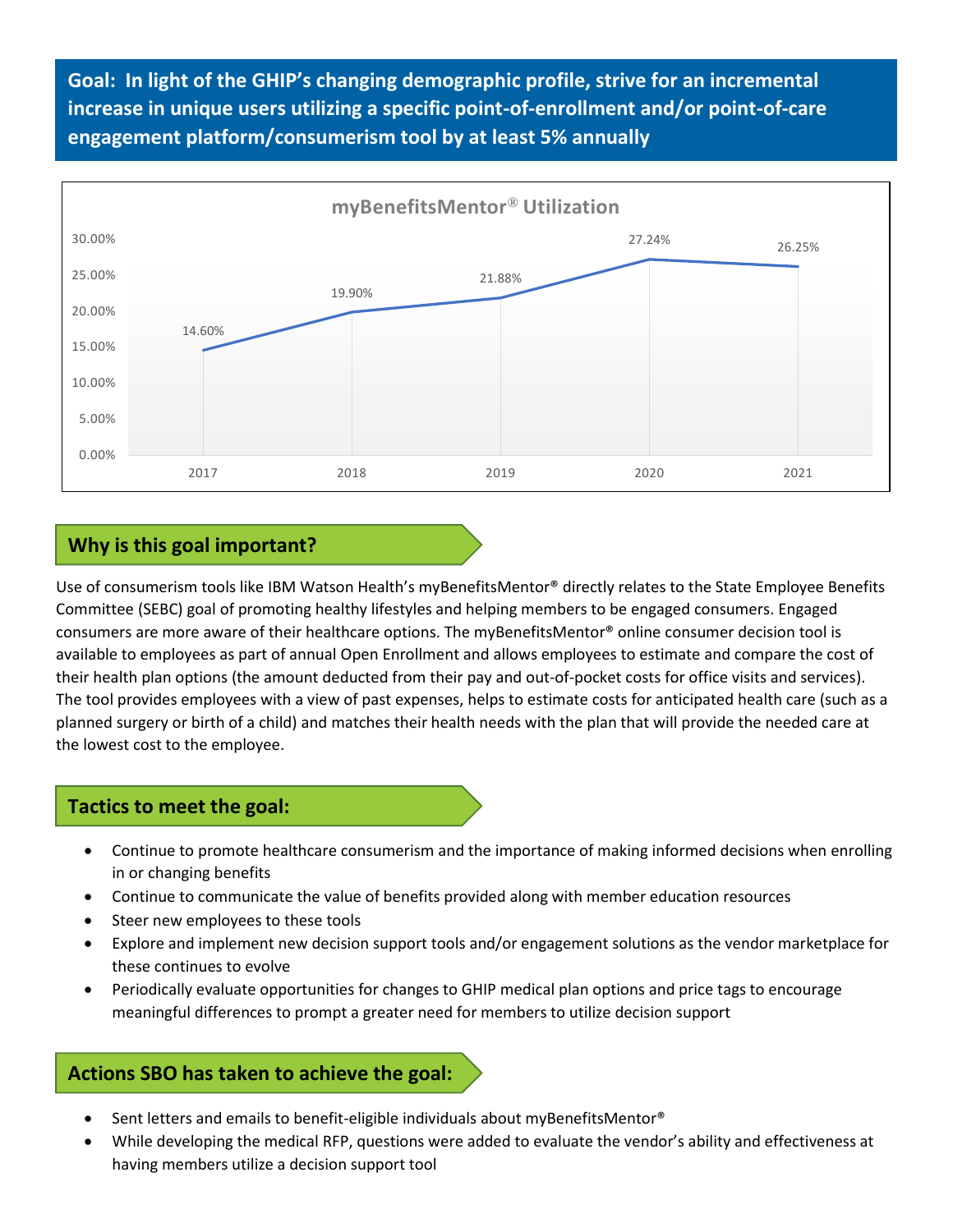- Communicated availability of myBenefitsMentor® at various meetings and training sessions
- Assigned online training courses about myBenefitsMentor® and its availability
- Provided organizations with statistics related to their employee's utilization of myBenefitsMentor®
- Created and distributed various communications regarding the value of benefits and resources available to GHIP members

### **Results:**

We did not meet this goal in 2021. There was a decrease in utilization of the myBenefitsMentor® tool of 0.99%.

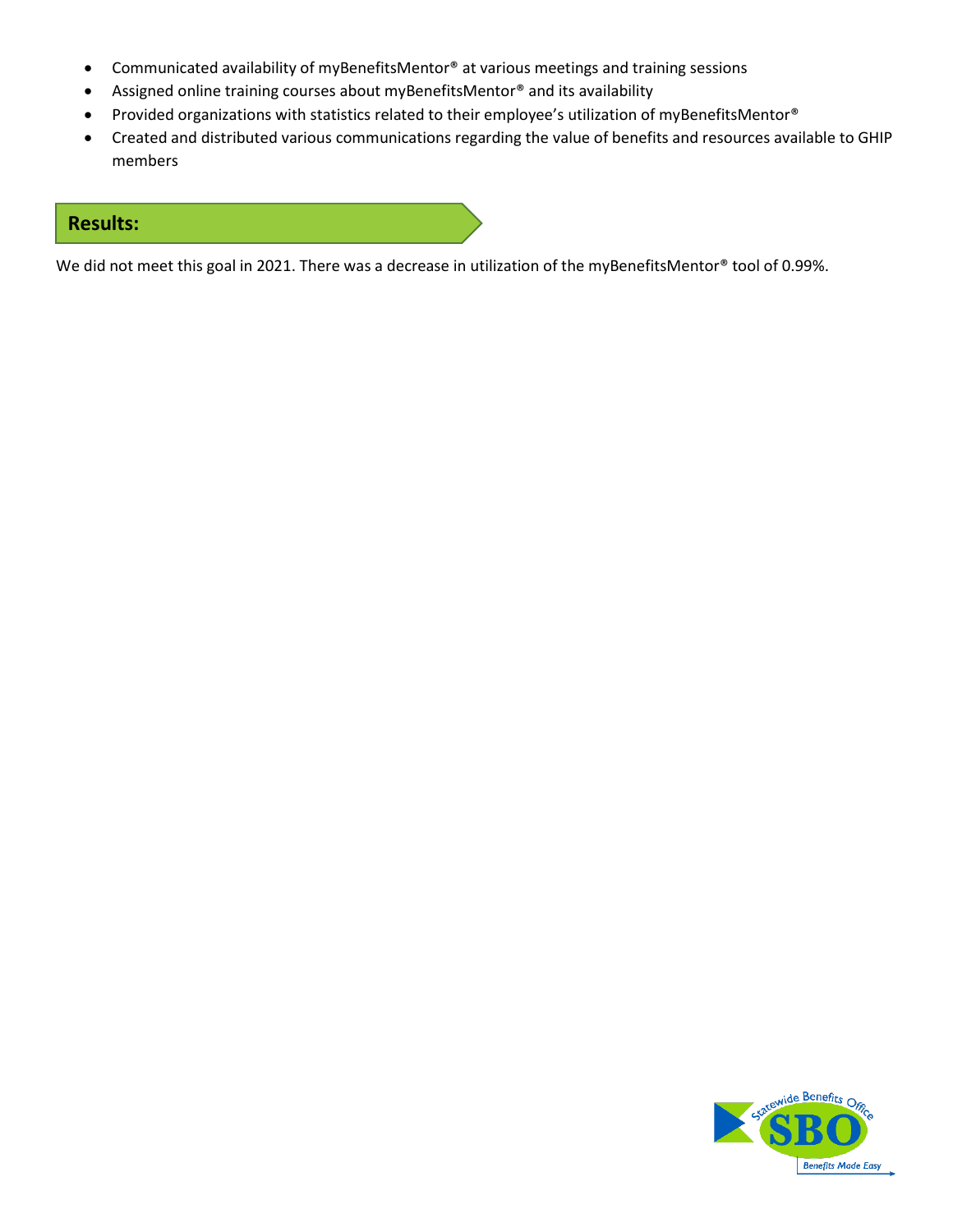# **Goal: Reduction of Group Health Insurance Plan (GHIP) diabetic cost per-member-permonth (PMPM) by 8% by the end of FY2023 using FY2021 spend as a baseline**





# **Why is this goal important?**

Diabetes prevention and management is an important area of focus for the State of Delaware. Successful prevention and mitigation of diabetes can significantly reduce medical costs. In FY2021, over 6,300 members of the GHIP active employee and early retiree population (and their dependents) had an episode of treatment for diabetes. Conservatively, the total cost of treatment for these members was an estimated \$184.1 million. An additional 9,200 members were prediabetic at a total cost of treatment of \$82.9 million. Together, these members represented 14.4% of the total active employee and early retiree population and accounted for 35.7% of total healthcare expenditures. The State of Delaware and the State Employee Benefits Committee (SEBC) are committed to offering convenient, evidencebase programs to help our members manage diabetes and live healthy lives.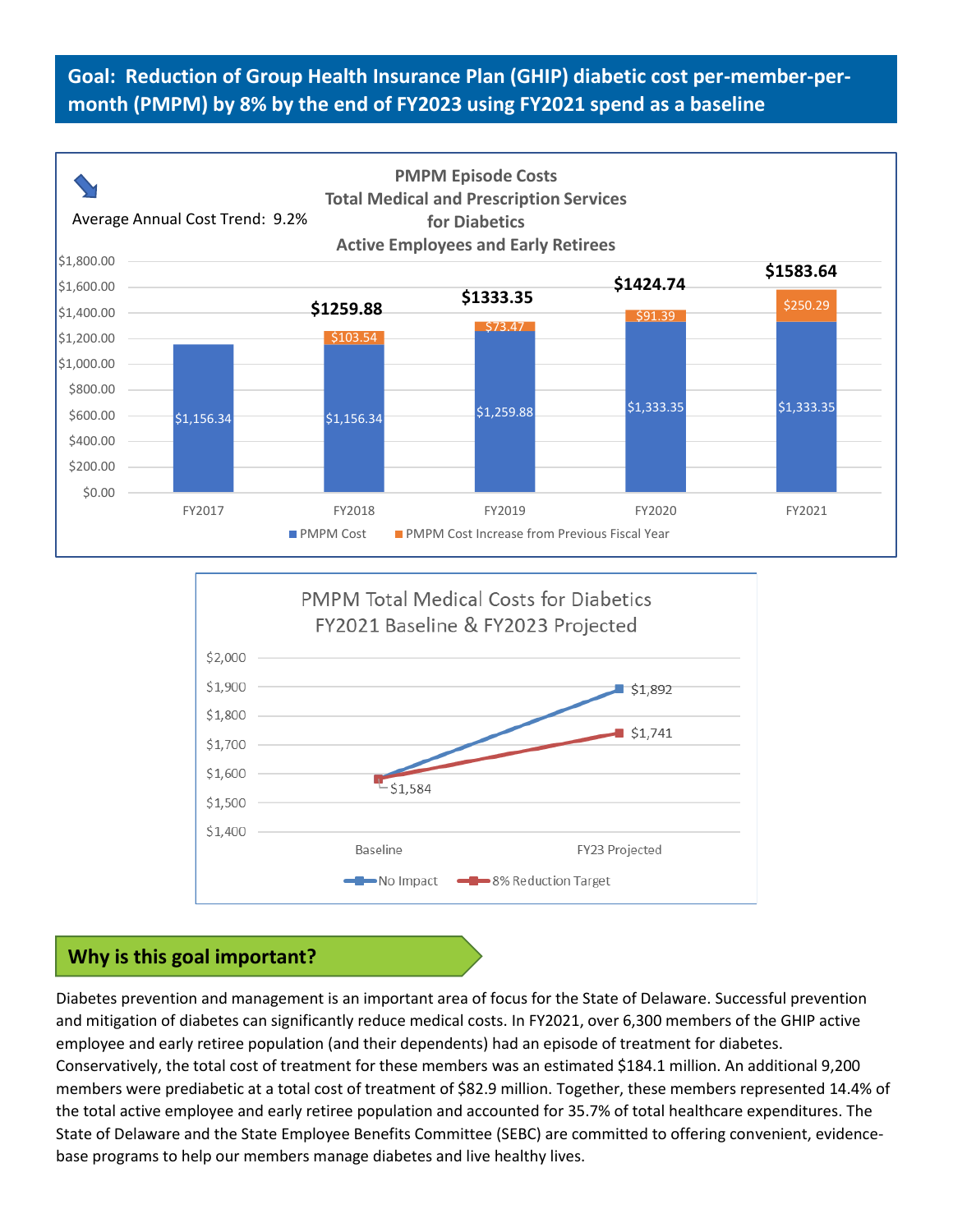### **Tactics to meet the goal:**

- Continue to offer condition-specific resources for diabetes and metabolic syndrome through the State Group Health plan (e.g., Livongo, Diabetes Prevention Program (DPP), CCMU), including coverage of select diabetes prescriptions and supplies at no cost to members
- Continue to educate members on the availability of preventive care and condition-specific resources through the GHIP and other community resources (e.g., hospital-based health and wellness courses)
- Continue measuring diabetes prevalence, medical service/Rx utilization and cost ongoing vs. baseline
- Continue the Health Policy & Planning Subcommittee task of evaluating primary care access in Delaware

### **Actions SBO has taken to achieve the goal:**

- Launched Solera and communicated its availability to Aetna members
- Communicated the availability of various diabetic services available through the medical plan
- Communicated the availability of diabetic services through the vision plan
- Provided State agencies and school districts with benchmark and organizational specific data on key metrics related to their employee population's use of services, health risk and condition treatment compliance
- Collaborated with health and prescription plan administrators, the YMCA of Delaware, Livongo® and Solera to provide diabetic prevention and management services to eligible members
- Compiled the HB203 report and provided it to the Delaware Legislature
- Presented information on the State DPP at the DPH Diabetes Conference
- Promoted availability of wellness events at Delaware hospitals

### **Results:**

As a baseline, the FY2021 spend is \$1,584 PMPM for diabetics. The FY2023 target of \$1,741 PMPM for diabetics is based on an 8% overall reduction in projected FY2023 PMPM costs with an annual inflationary trend of 9.2% for combined medical and drug claims included. The inflationary factor is based on the average annual trend for medical and drug costs for diabetics of 9.2% from FY2017 to FY2021. The projected PMPM target of \$1,741 results in an effective average annual trend of 5% for diabetics. Additional years of data may be necessary to determine our overall progress towards the goal. We have noticed that members with diabetes have higher rates of utilization when compared to the total GHIP population for all hospital admissions, avoidable admissions, readmissions, emergency room visits, prescriptions, Primary Care Provider (PCP) visits, urgent care visits, outpatient lab and imaging visits, etc. As a direct result, members with diabetes have significantly higher medical and prescription drug costs. For some utilization categories (i.e., office visits and prescription drug scripts), considerably higher utilization rates among members with diabetes may reflect improved quality of- and access to- care, as well as improvements in diabetes self-management efforts. Over time, we expect to see a decline in the rate in which diabetic member costs increase as we work towards increasing member participation and engagement in diabetes management programs.

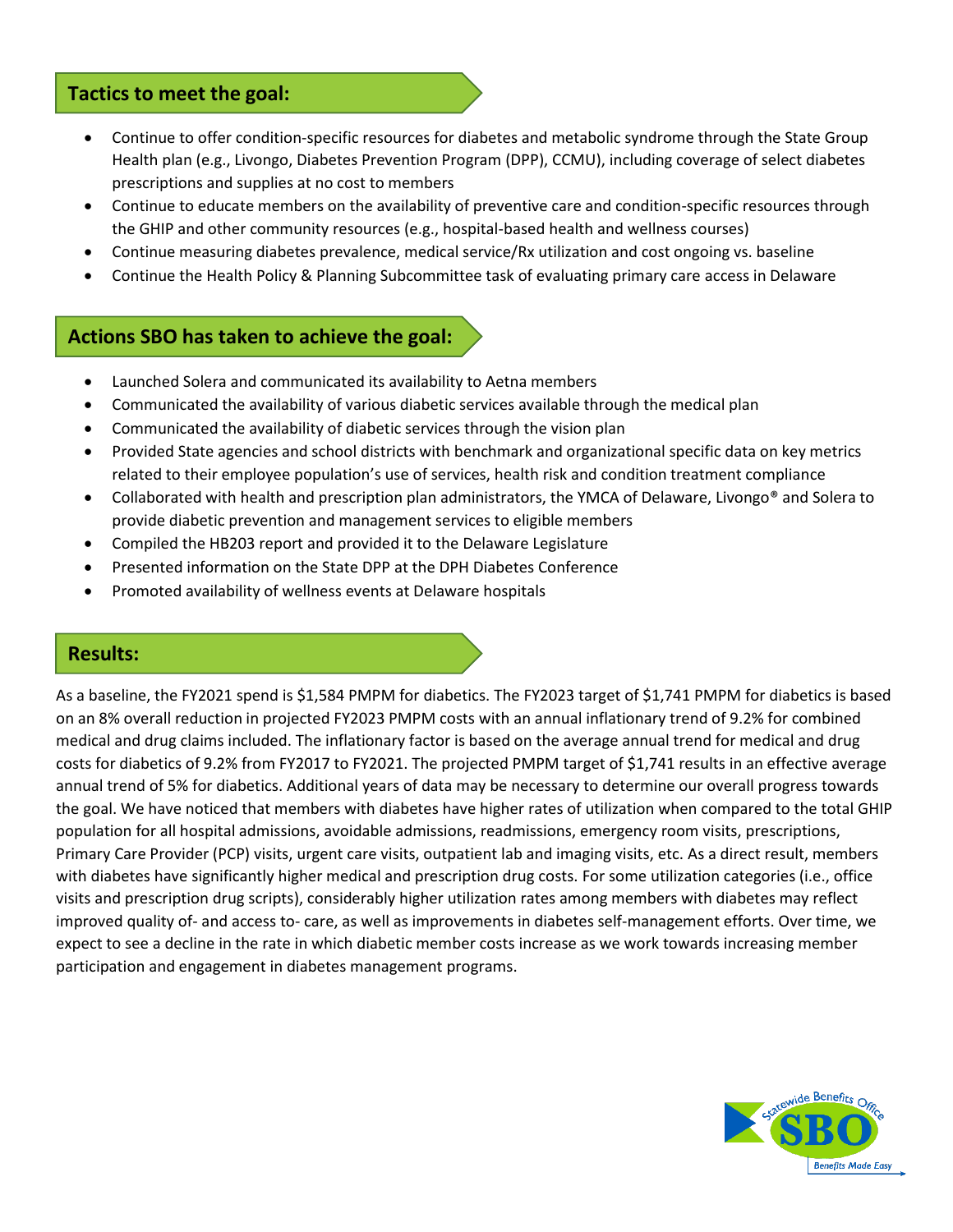**Goal: Limit total cost of care inflation for GHIP participants at a level commensurate with the Health Care Spending Benchmark by the end of FY2023 by focusing on specific components, which are inclusive of, but not limited to:**

- **Outpatient facility costs**
- **Inpatient facility costs**
- **Pharmaceutical costs**



## **Why is this goal important?**

The State of Delaware shares in the cost of health plan expenses with employees and retirees. State of Delaware employees and non-Medicare retirees contribute a maximum of 13.25% of the total monthly premium for the health plan selected (the amount deducted from pay/pension checks). The State of Delaware pays the remainder, ranging from 86.75% to 96% of the total monthly premium. With the healthcare cost trend rising on average 6% annually and the State Group Health Insurance Plan (GHIP) expenditures estimated to reach \$900 million in FY2021, the State of Delaware has less available funds to invest in pay increases and cost of living adjustments. As partners, the State of Delaware and their enrolled health plan members, can work together to slow the growth of healthcare expenses. The Statewide Benefits Office (SBO) asks members to be engaged healthcare consumers by using in-network providers, selecting the appropriate sites of care and seeing their primary care provider regularly to receive preventive care and assistance with managing chronic health conditions.

## **Tactics to meet the goal:**

- Evaluate competitiveness of the State Group Health medical and Rx vendors' pricing for covered services and drugs against their competitors
- Continue to explore, implement, and promote medical TPA programs and plan designs that help steer members to most appropriate sites of care (without impacting quality of care delivered)
- Continue to educate GHIP members on lower cost alternatives to the emergency room for non-emergency care (e.g., telemedicine, urgent care centers, retail clinics)
- Continue to educate member on the availability of GHIP care management and risk reduction programs